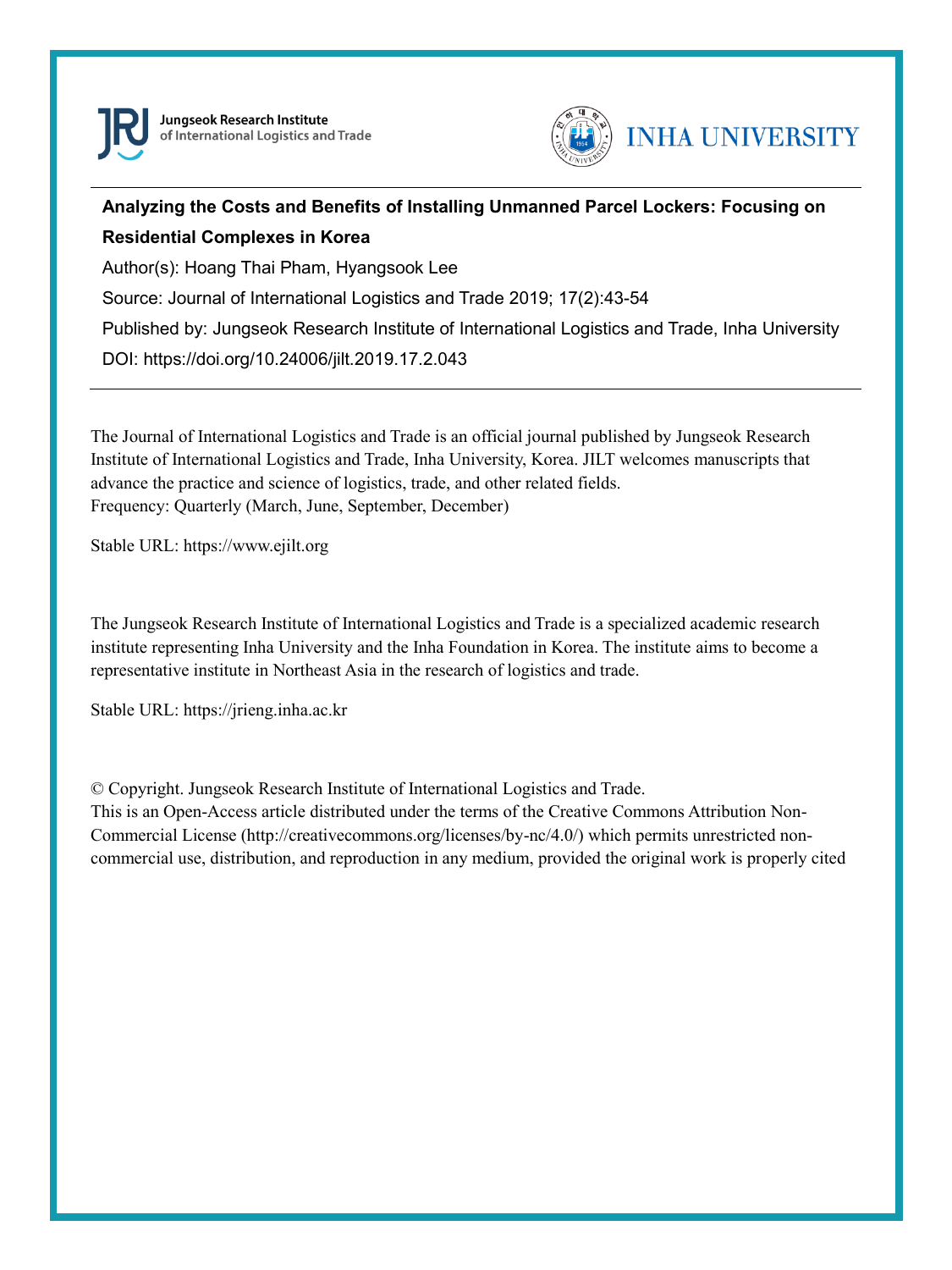# Journal of **International Logistics and Trade**



# **Analyzing the Costs and Benefits of Installing Unmanned Parcel Lockers: Focusing on Residential Complexes in Korea**

Hoang Thai Pham, Hyangsook Lee

Graduate School of Logistics, Incheon National University, Korea

#### **ARTICLE INFO**

# **ABSTRACT**

**Article history:**  Received 02 May 2019 Revision received 07 June 2019 Accepted 30 June 2019

**Keywords:**  Unmanned parcel locker Cost-benefit analysis E-commerce Delivery services Public health

A boom in e-commerce in Korea has sparked off high daily-volume demand for smallsized home delivery services, which poses a great challenge to distribution networks, especially in urban areas where traffic congestion, accessibility, and pollution are serious problems. In addition, security issues for people who live in small townhouses and detached houses without security systems and guards have received increasing attention from the government and society. Thus, the introduction of a new alternative for home delivery services, unmanned parcel lockers, is urgent for residents living in these areas. This paper examines and compares potential socio-economic impacts in terms of costs and benefits when such lockers are installed at selected locations in residential areas. The results show that this policy is worthy of adoption, with several undeniable benefits to local communities. In addition, sensitivity analyses estimate the economic performance of this project at different social discount rates, and they check the sensitivity of economic performance based on variations in the variables. The value of travel time savings was identified as a critical and dominating factor directly affecting economic performance.

© 2019 Jungseok Research Institute of International Logistics and Trade, All rights reserved.

# **1. Introduction**

-

In recent years, Korean e-commerce has experienced rapid revolution as the seventh largest e-commerce in the world and the third largest in Asia, owing to the fastest national broadband internet network in the world and the spread of IT devices, such as computers, laptops, smartphones, and tablets (Yoon, 2017). The Korean domestic e-commerce purchases reached US \$55.9 billion in 2016, accounting for 17.9% of the total domestic retail industry (U.S. International Trade Administration, 2017). As a result, this growth has sparked off high daily-volume demand for small-sized home delivery services and poses a great challenge to distribution networks, especially in urban areas where traffic congestion, accessibility, and pollution are serious problems. Besides, a survey of the Korean Ministry of Gender Equality and Family (2016) noted significant trepidation in the elderly and women who are alone when they receive parcels at home from strangers. In addition, the number of conflicts between clients and delivery service companies has increased due to frequently lost or damaged parcels.

In Korea, luxury condominiums and large apartment buildings, offices, or townhouse complexes are equipped with modern security systems and are protected by security guards, who can receive and keep parcels on behalf of absent residents. But small townhouses and detached houses are not equipped with security systems, nor do they have security guards. This creates the threat of crime, and reduces the efficiency and quality of delivery services, especially when customers are absent from home. According to Yoon (2012), it is estimated that the number of small townhouses and

https://doi.org/10.24006/jilt.2019.17.2.002

Corresponding author: Graduate School of Logistics, Incheon National University,119 Academy-ro, Yeonsu-gu, Incheon, 22012, Republic of Korea; Email: hslee14@inu.ac.kr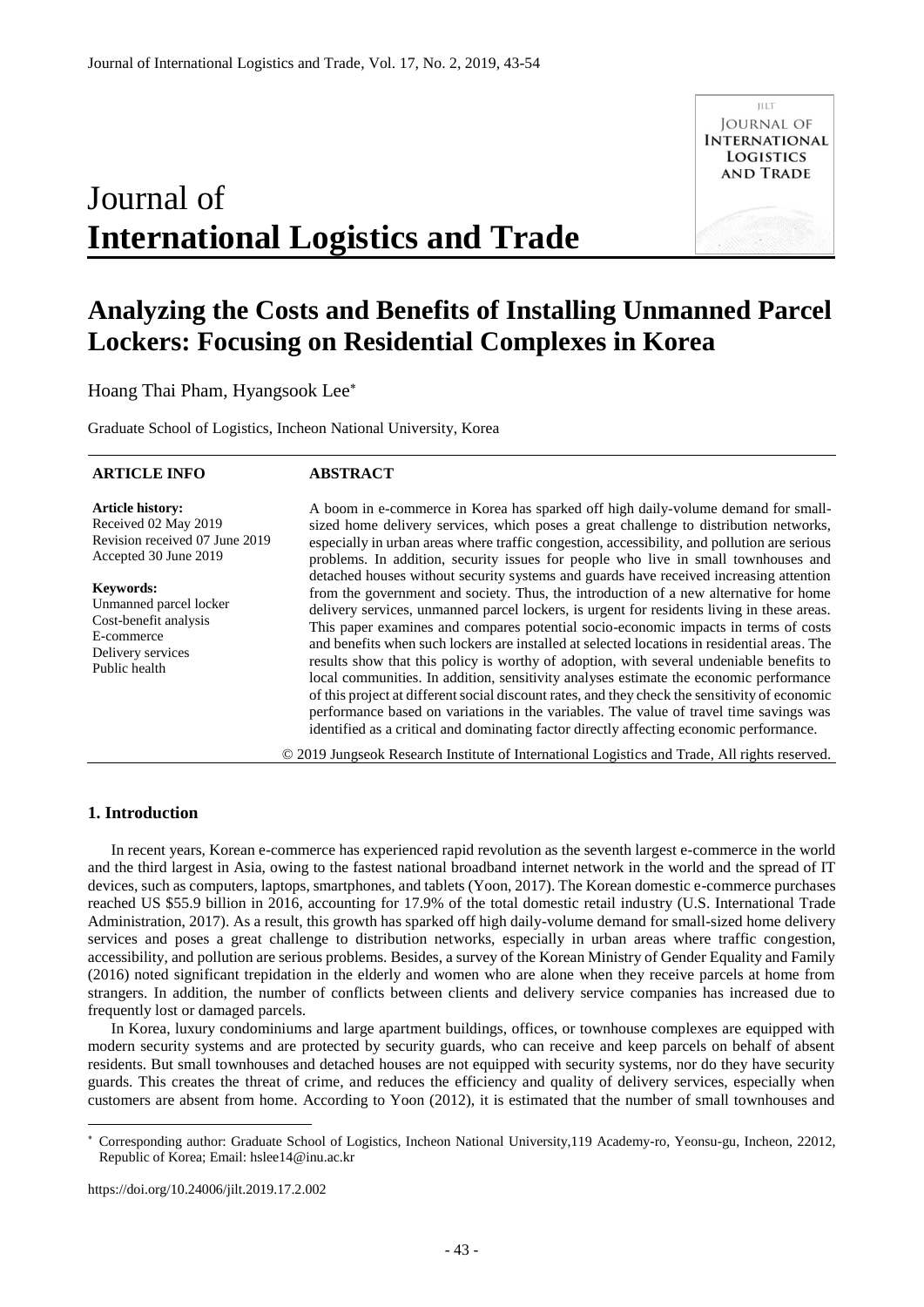detached houses accounts for approximately 20% of total urban homes. Thus, the introduction of alternatives for home delivery services is urgent for residents who live in these residential areas.

Therefore, in order to properly solve the above-mentioned problems, the distribution of unmanned parcel lockers, promoted by the Korean government, has been suggested as one effective alternative to traditional delivery services. A Ministry of Land, Infrastructure and Transport regulation requires residential complexes of 500 or more households to install those lockers. At the same time, the Ministry of Security and Public Administration published guidance for installing them and shared several pilot projects. It hopes this new alternative can support effective operations by delivery providers, rationalize costs, and achieve other benefits for the environment, public health, and security across small geographic areas. However, the guidelines are not clear, and the number of exemplary cases is scant (Asia Today, 2014). This confuses local authorities and impedes wide diffusion of unmanned parcel lockers. This paper examines the potential socio-economic impacts when lockers are installed at selected locations in terms of costs and benefits. The results are intended to help authorities recommend whether this policy is worthy of adoption.

#### **2. Literature review**

#### *2.1. Cost-benefit analysis*

Transportation policy and planning decisions have a complicated and vital virtual relationship with every aspect of life. Therefore, for a change in these decisions, decision makers often have to carefully consider the trade-offs between conflicting goals and problems. Costs involve monetary costs and non-market costs; some things cannot be traded in the real market, like clean air and crash risks (Litman, 2013). Several other costs are considered indirect costs, which have a long story when connecting to the ultimate outcome (Berger and Associates, 1998). Thus, it is undeniable that, although there may be difficulties in fully measuring indirect or non-market costs, they contribute significant impacts, and hence, should not be ignored in evaluating a project. In this case, a cost-benefit analysis is highly recommended to illustrate expected monetary benefits and costs that projects would produce (Litman, 2009a).

The United States is well-known as the first country that has applied the cost-benefit analysis (CBA) to evaluate waterrelated projects since the 1930s (Hanley and Spash, 1993). CBA has been considered a useful tool that can be applied in appraising policies and projects to evaluate potential socio-economic impacts in terms of costs and benefits, especially in public funding of transport projects (U.S. Department of Transportation, 2007). In the U.S., President Clinton and President Obama issued Executive Order 12866 and Executive Order 13563, respectively, to establish the framework that exercised ascendancy over American agencies when they regulate policies based on a framework of principles released by the federal courts - a new policy is approved only if its benefits are worth more than its costs (Sunstein, 2005). The Commercial Vehicle Information Systems and Networks (CVISN) project in the mid-1990s used CBA to assess improvement in the safety and efficiency of commercial vehicles in the U.S. (Brand et al., 2002). In 1999, the California Department of Transportation (Caltrans) researched a new toll collection system and applied CBA to test a pilot project (Li et al., 1999). After that, in 2002, the Elevated Transportation Company applied CBA in a new monorail project named Green Line to reduce congestion in and near downtown Seattle (DJM Consulting and ECO Northwest, 2002).

Besides, most of the European Union (EU) and other developed countries also share the same status when considering CBA as a tradition whenever appraisals consider non-market factors, especially environmental effects (Bristow and Nellthorp, 2000). CBA was applied first in the United Kingdom with the M1 motorway project, and later, for the London Underground's Victoria Line (Coombs et al., 2005). After that, in 1998, the Department of Transport proposed the New Approach to Appraisal for national road projects, which then spread to every mode of transport to become a keystone in transport appraisals. In 1999, the Finnish government upgraded a new telematics system that combined real-time information on traffic systems and passengers in Helsinki (Lehtonen and Kulmala, 2002). In addition, a European Network for Education and Training project in 1999 suggested a combined framework between CBA and multi-criteria analysis (MCA) to evaluate economic performance and environmental impacts (Tsamboulas et al., 1999). In 1994, Transport Canada issued its guidebook to promote the use of CBA in transport projects in Canada (Transport Canada, 1994). In Asia, Japan applied CBA to assess the effect of enacting the Studded Tire Regulation Law of 1990, which voted for a new environment-friendly low-PM2.5 tire for cars (Asano et al., 2002).

#### *2.2. Costs*

The economist's notion of costs is things called "problems" by most people. Costs can involve money, time, resources, or even the trade-off in opportunities or uses of resources to achieve a benefit. There is a rich stream of studies on cost. Keeler et al. (1975) started this stream focusing on transportation by investigating urban transport costs of automobiles, buses, and rail in San Francisco in term of congestion, public services and facilities, environmental pollution (noise and air), safety, parking, etc. Hanson (1992) estimated the external cost of in-city road transportation and introduced costing methods. MacKenzie et al. (1992) reviewed U.S. motor vehicle cost categories, including tolls, parking, air pollution, fuel costs, congestion, traffic accidents, noise, and land loss. In the EU, Kågeson (1993) calculated air and noise pollution,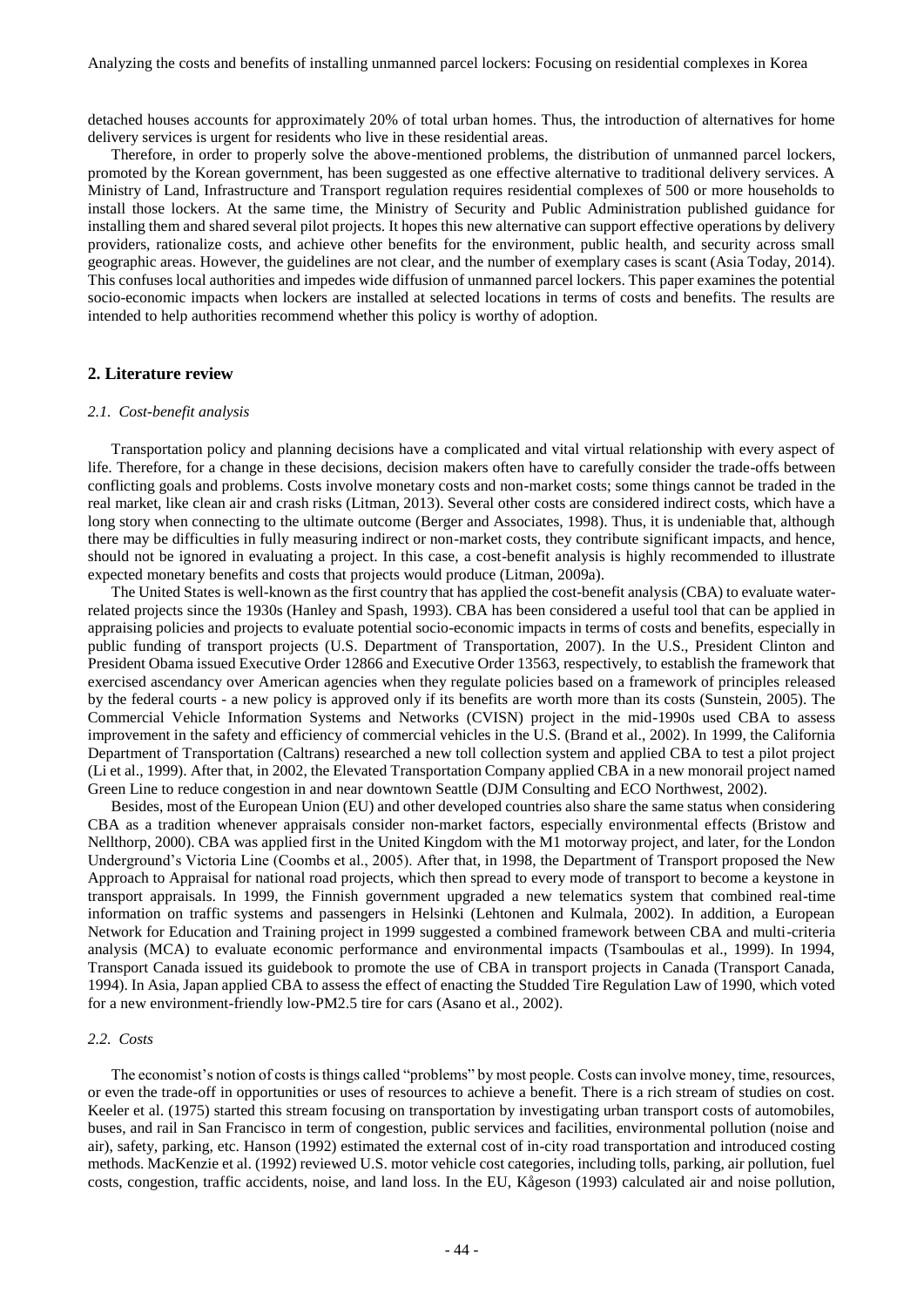safety, and infrastructure costs. After that, various studies were conducted to find out the marginal value in other regions with abundant targets, or introduced improved costing methods.

#### *2.3. Benefits*

Benefits and costs share a mirror-image effect, and thus, benefits can be defined as cost reduction. The Transportation Economics Board (TRB) suggested several common benefits that we can get from transport projects, including travel time savings, vehicle operating cost savings, safety and health benefits, air emissions reduction, and parking cost savings.

*Travel time savings.* In recent years, when assessing transport projects, saving time has increasingly received academic attention. Value of Travel Time Savings (VTTS) refers to the benefits of saving time by traveling faster. VTTS is considered a fundamental parameter of project assessment because it represents a large proportion of user benefits (Hensher, 2001; Mackie et al., 2001). There have been considerable discussions to determine which methods can be used to figure out VTTS. From academic papers published up to now, they can be put into three classes: the factor cost, modeling studies, and the meta-analysis. McKinsey and Company (1986) and the National Endowment for the Arts (NEA) (1991) suggested a factor-cost method using data on fuel costs and wage rates to carry out a project in the Netherlands. With this method, the estimated values showed higher reliability due to the actual data; however, in reality, it was difficult to obtain good data, because companies often refused to provide exact data to protect their competitive advantage. Although Widlert and Bradley (1992) suggested a logit model to estimate time value in the early 1990s, until the 2000s, modeling studies have been widely conducted instead of the factor-cost method to clear up the willingness-to-pay aspect. Based on the data used, modeling studies can be divided into revealed preference (RP) studies and stated preference (SP) studies. While RP studies generally depend on actual behaviors of responders (such as travelers, carriers, or shippers), SP studies obtain a database on their preferences. The answers of an SP questionnaire are considered better for the hypothetical purposes of researchers. Finally, the meta-analysis method was initially introduced in 1904, but until 1981, the term "meta-analysis" was named by Glass (1981). Since 1994, this method has been applied extensively in transport projects, especially in studies of VTTS.

*Vehicle operating cost savings.* According to Allen and Hamilton Inc. (1999), vehicle operating costs (VOC) refers to costs that vary with vehicle usage, including fuel, tires, maintenance, repairs, and mileage-dependent depreciation. VOC reduces in proportion to shorter traveled distances. Following the various previous studies, we analyzed vehicle fuel consumption simultaneously with later emissions-saving issues. Based on data from Caltrans (1974), there is a huge amount of research and many transport projects regarding this topic, especially focusing on VOC of trucks. Zaniewski et al. (1982) analyzed consumption rates and costs derived, and suggested the Highway Economic Requirements System (HERS) models to calculate VOC on general trucks. In a report for the U.S. Department of Transportation, Jack Faucett Associates (1991) focused on analyzing trucking costs per mile by listing and summarizing several previous studies. Berwick and Dooley (1997) presented a spreadsheet simulation model with cost assumptions, collected from truck cost studies, and consultations from trucking experts. According to another report series from Trimac Logistics, Ltd. (2001) in Canada, a MicroBENCOST model was applied to figure out VOC of trucking using information from various sources, including interviews with experts, a review of published studies, and quotes from suppliers of vehicle operation equipment. Besides applying a model to calculate VOC under different driving conditions, Barns and Langworthy (2004) also suggested a way to estimate changes in operating costs in the future. In the most recent research of the American Transportation Research Institute about the operational costs of trucking, Ford and Dan (2015) provided a relatively detailed average cost per mile for trucks from 2008-2014 based on the survey data.

*Environmental cost savings*. Air pollution can damage human health and leads to climate change. Abundant studies have proven that air pollution contributes to human health problems, including cancers, and cardiovascular and respiratory diseases (HEI, 2010). Increasing amounts of greenhouse gases lead to radiative forcing, making the Earth warmer and causing climate change (Litman, 2009b). Global warming is widely accepted as a significant cost in present and future risks. The United Nations Environmental Program's 2007 Global Environment Outlook called for action to reduce the costs and risks from air pollution (UNEP, 2007).

Fuel combustion makes energy and releases emissions. Therefore, the calculation of emissions is always attached to fuel consumption. Fuel and emissions savings are amounts of fuel and emissions cut down thanks to traveled-distance reduction. Fuel emission-savings calculation models can be divided into macroscopic models and microscopic models. By using average aggregate network parameters to determine network-wide emissions, researchers have introduced a variety of macroscopic models applied to studies and projects. Similar to the macroscopic models used to estimate fuel consumption and vehicle emissions, the microscopic models focus on more detailed calculations. Demir et al. (2014) stated that COPERT software (macroscopic models) and CMEM (microscopic models) are two of the most commonly used. COPERT, sponsored by the European Economic Area, uses a number of regression functions to estimate fuel consumption, as well as the emissions of most major air pollutants from a wide range of vehicles by engine type and vehicle type (Kouridis et al., 2010). CMEM, introduced in Barth et al. (2005), Scora and Barth (2006), and Barth and Boriboonsomsin (2008), is based on collecting data from a test of 343 light-duty vehicles.

*Public health benefits*. Public health refers to the community's health condition and well-being. Transportation, although in a non-health-related sector, also affects public health positively or negatively, and directly or indirectly. In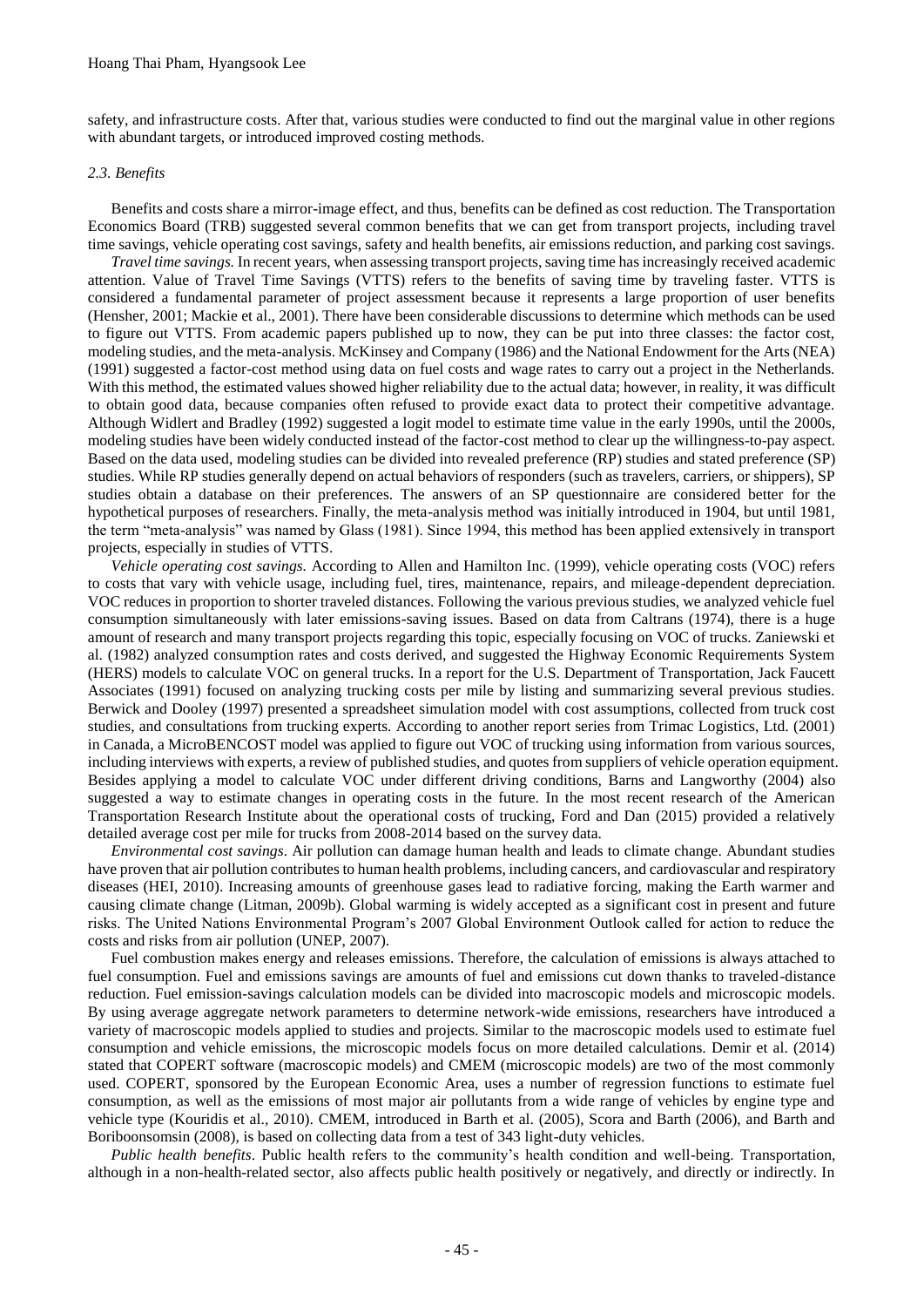terms of direct impacts, it can improve public health with the use of active transport modes like walking and cycling. In contrast, traffic accident casualties and exposure to poor-quality air can reduce public health. Beyond these, the effects of air pollutants can also be divided into short-term and long-term, which is more serious because of damages to the respiratory system. Indirect effects are often linked to social interactions and accessibility to medical or other services (Waheed et al., 2018). While most assessments of direct impacts on health, such as air quality or crash risks, are quantifiable, the assessment of indirect effects is based typically on qualitative data (Laporte and Dubreuil, 2014). Therefore, consideration of these indirect impacts is often ignored when evaluating projects or policies. That is the reason why Health Impact Assessment (HIA) is highly recommended by the World Health Organization (WHO, 1948, 1999) and research cycles (Mindell et al., 2008; Waheed et al., 2018) to fill this assessment void.

HIA is an evidence-based, multi-disciplinary evaluation approach that examines the expected impacts, both positive and negative, and their distribution within a community (WHO, 1999). Ross et al. (2014) stated that the main advantages of HIAs are the chances for decision-makers to minimize bad health consequences, to optimize health benefits, and to reduce health inequalities associated with projects. Thus, the HIA has become a more popular method in Europe, the U.S., Canada, and the Australian sub-continent (U.S. National Research Council, 2011). It is common for almost all HIAs to use qualitative data for their assessments, although it is difficult to analyze the scale and magnitude of the potential effects if the data are only based on the positive/negative aspects of factors. Therefore, the use of quantitative assessment with tools is recommended in order to improve HIA effectiveness, as well as to allow estimates on the magnitude of impacts (Woodcock et al., 2009).

## **3. Methodology**

The methodology in this paper consists of four steps. The first is brainstorming the costs and the expected benefits associated with unmanned parcel lockers. Next, we monetized the practical costs of installing unmanned parcel lockers. Then, the expected benefits were estimated from secondary sources, and with proper analyses or recommended tools. Finally, this paper calculates several performance indexes to deploy conclusions about the feasibility of the project.

Because the maintenance cost for the lockers is a negligible amount, only the locker installation was considered. Customers only walk inside a small residential area, and therefore, this research excludes parking cost savings and crash risk decreases (safety). Our CBA model estimates the expected impacts from four factors: travel time savings, vehicle operation cost savings, environment cost savings, and public health benefits.

#### *3.1 Expected benefit estimation*

*Travel time savings*. First, the average travel times of the trucks before and after project implementation were estimated. Then, the appropriate travel time unit cost value was applied to estimate the total value of travel time savings. Mentioned studies in the literature review provided several suggested values, which came from several geographic regions for various research purposes. However, if local data are available and reliable, local specific VTTS is recommended for estimations because they reflect exact regional conditions. In Korea, local research by Choi and Park (2013) provided VTTS that covered freight transport modes in Korea based on the wage rates of Korean drivers.

*Vehicle operating cost savings*. As mentioned above, vehicle costs are direct financial costs to operate vehicles. Those costs are affected significantly by various sources, like total distance traveled, conditions and locations of operating, and other environmental factors (pavement roughness, slopes, etc.). Therefore, it is difficult to set up a model that estimates them with high accuracy. Several suggested values from surveys and research exist in the literature. Barnes and Langworthy (2004) focused on frequent stop-start driving conditions for light-duty trucks, which is similar to in-city delivery truck operation. The operational costs consist of practical costs: maintenance and repair costs, tire cost, and depreciation.

*Fuel-environmental cost savings*. The total emissions of each pollutant are estimated by applying complicated factors and collecting data like traveled distance, input stock, and activity data (vehicle mileage, circulation, and population) from users and several specific vehicle parameters. Simulation is an adequate method to estimate fuel and emissions savings, in this case. In general, microscopic models are preferred, because the results are more reliable and realistic; however, they also require high-quality and detailed data. COPERT is frequently used software for various targets, and provides default inputs that reduce the reliance on the availability of specific local input data. Additionally, a Geographic Information System technique was used to generate distances traveled by truck before and after project implementation.

The in-use fuel consumption function of COPERT is expressed in the following equation:  
\n
$$
FC = 0.000278Fe_i b_e \left[ m(9.81r_0 + 1.05bea) + \left(\frac{v}{3.6}\right) m \cdot g \cdot r_1 + 0.6 \left(\frac{v}{3.6}\right)^2 c_d A \right]
$$

where  $Fe_i$  is engine efficiency improvements compared to Euro 5 engines,  $b_e$  is brake-specific fuel consumption (g/kWh),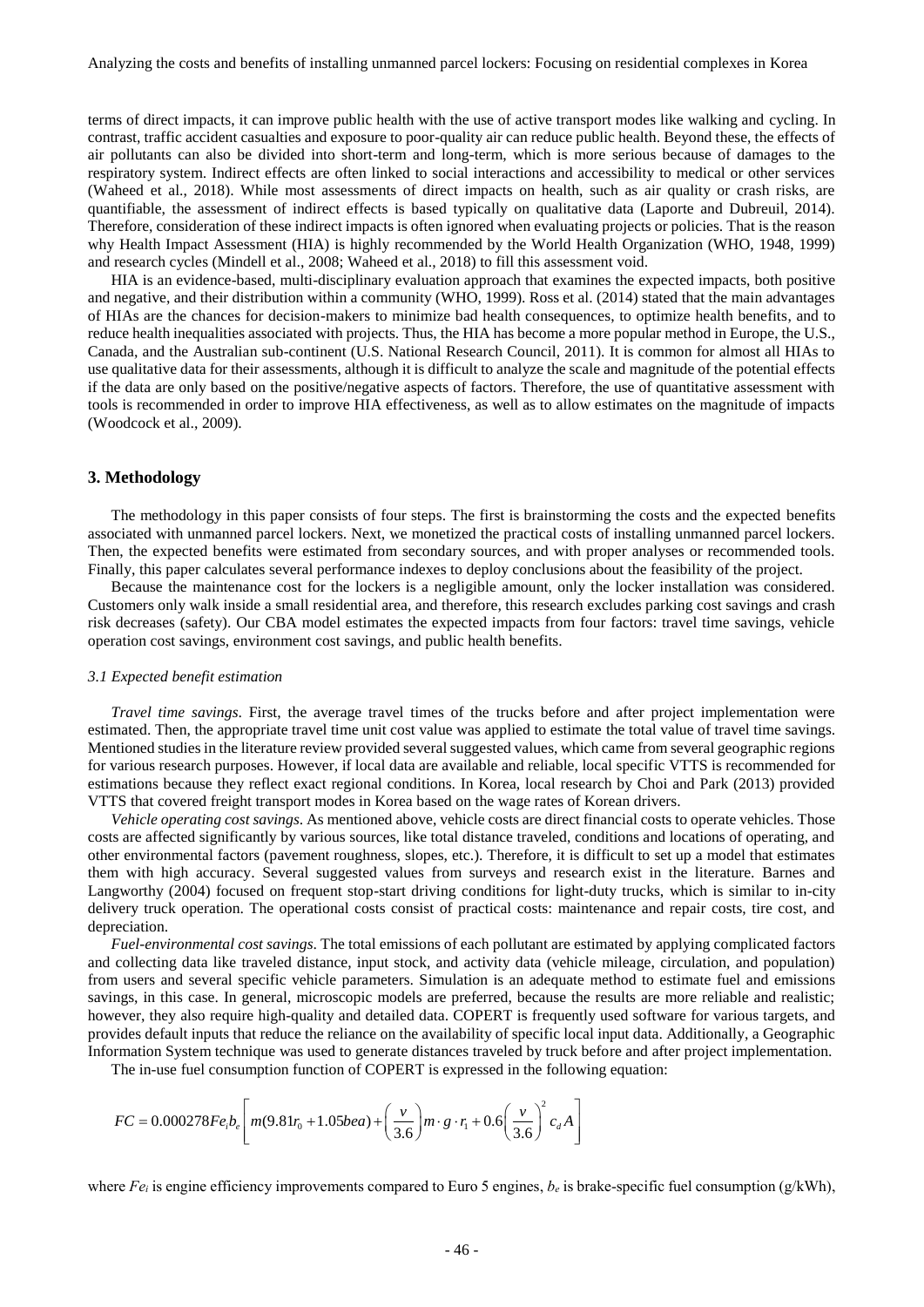*bea* is acceleration  $(m/s^2)$ , *m* is reference mass (empty weight + 75kg for driver and 20kg for fuel),  $r_0$  and  $r_1$  is rolling resistance coefficients when accelerating,  $c_dA$  is aerodynamic resistance  $(m^2)$ , and v is average speed of the vehicle (km/h). Emissions include exhaust and non-exhaust pollutants. Exhaust emission  $(E_{exh})$  refers to gases and particulate matter (PM) discharged by the engine. It is calculated with the equations below.

Emissions from engine *k* at normal operation:

$$
E_{hot,k} = D \cdot e f_{hot,k}
$$
  
\n
$$
ef_{hot,k} = \frac{a \cdot v^2 + b \cdot v + c + d / v}{e \cdot v^2 + f \cdot v + g} (1 - RF)
$$

where *D* is traveled distance,  $ef_{hot,k}$  is an emission factor of engine *k* at normal operation, *v* is average speed of the vehicle, coefficients *a* to *g* are empirically derived for each engine with environmental conditions, and *RF* is specific coefficients of reduction factors.

Emissions from engine *k* when starting are:

$$
E_{cold,k} = \beta \cdot L \cdot ef_{hot,k} \left(\frac{ef_{cold}}{ef_{hot}} - 1\right)
$$

$$
\frac{ef_{cold}}{ef_{hot}} = l - m \cdot temp
$$

where *L* is trip length, *β* is the fraction of mileage driven with a cold engine or the catalyst operated below the light-off temperature, *efcold/efhot* is the cold/hot emission quotient for vehicles of technology *k*, *temp* is the ambient temperature, *l*  $= 1.47$ ,  $m = 0.009$  for gasoline, and  $l = 1.34$ ,  $m = 0.008$  for diesel.

Thus, exhaust emissions from engine *k* are:

$$
E_{\text{exh}} = E_{\text{hot},k} + E_{\text{cold},k} \tag{1}
$$

Emissions from fuel evaporation (*Eevap*) are:

$$
E_{evap} = E_{diurnal} + E_{soak} + E_{running}
$$
 (2)

where *Ediurnal* is fuel loss due to temperature changes during the day, *Esoak* is fuel loss when hot fuel is kept in the reservoir after operation, and *Erunning* is fuel loss when fuel runs back into the reservoir during operation.

The amount of PM emitted from tire and brake attrition is:

$$
E_{\text{att}} = D \cdot e f_{\text{pm}} \tag{3}
$$

where *ef<sub>PM</sub>* is the PM emission factor for tire and brake attrition.

From  $(1)$ ,  $(2)$ ,  $(3)$ , we have the total emissions (E<sub>reduced</sub>) from a reduced distance, calculated as:

$$
E_{reduced} = \sum E_{exh} + E_{evap} + E_{att}
$$

After generating the amount of reduced emissions, the expected environmental cost savings  $(S_{env})$  are calculated with the formula below:

$$
S_{\text{env}} = \sum_1^m \Bigl(E_{\text{reduced},m} \cdot MC_m \Bigr)
$$

where *m* is the kind of m is the kind of pollutants,  $E_m$  is the amount of emitted pollutant *m*, and  $MC_m$  is the environmental costs of pollutant *m*.

The environmental cost of carbon dioxide  $(CO<sub>2</sub>)$  was obtained from the Korea Carbon Price. For other pollutants like SOx, NOx, and PM, the environmental costs were obtained from Air Quality Damage Costs per ton in 2015 from the U.K. Department for Environment, Food and Rural Affairs (2015), and a social discount rate (SDR) was applied for the period from 2015 to 2017.

*Public health benefit*: Active transport can gain various significant health benefits for people who enjoy more physical activities. The Health Economic Assessment Tool (HEAT) proposed by the WHO estimates public health benefits from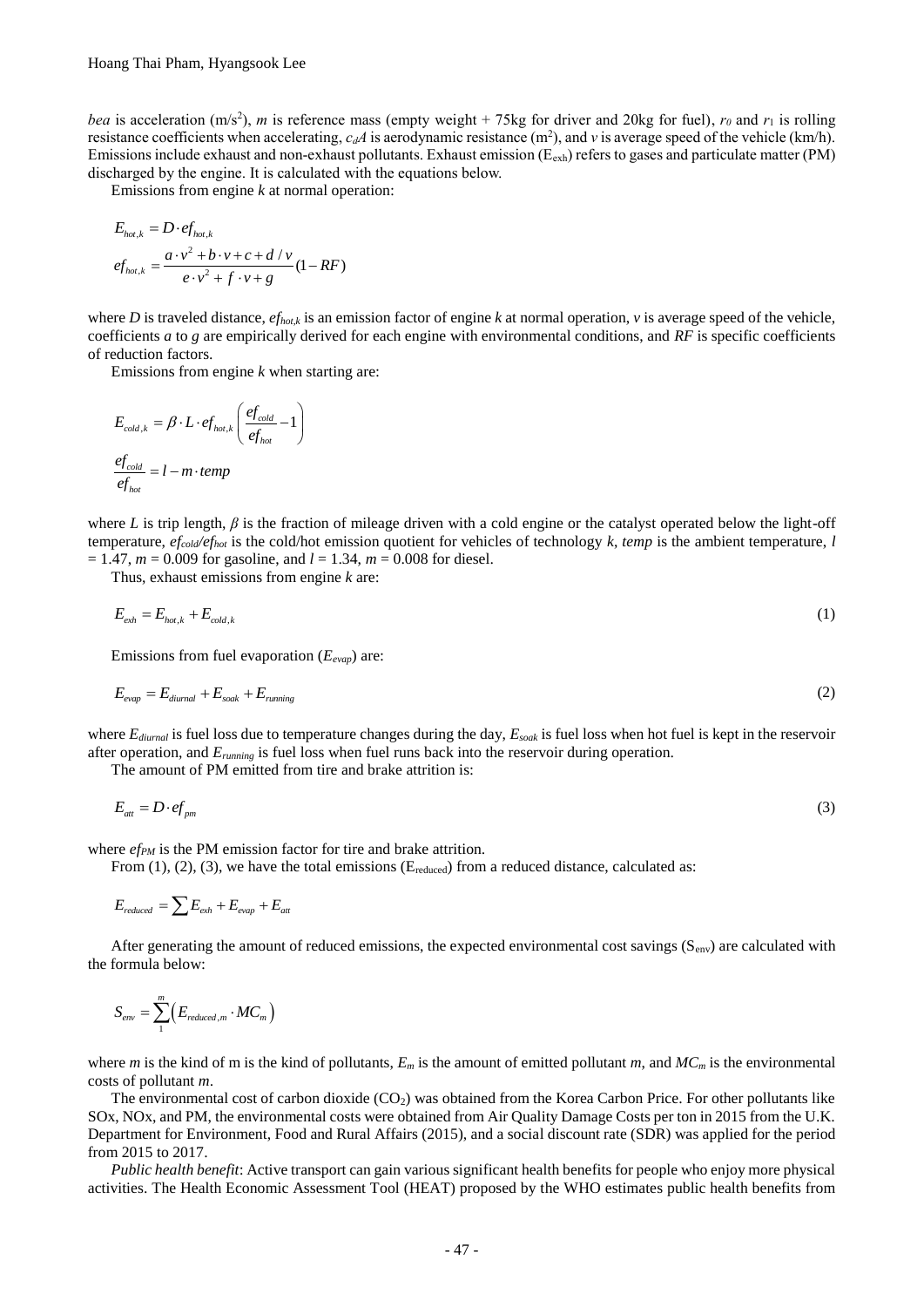active transportation activities. To capture health benefits from the physical activity of pedestrians, the mortality risk of premature death from any cause of the considered pedestrian group (the exposed group, MRe) is estimated based on the risk of premature death from any cause of the unexposed group (MRu) and the relative risk (RRwalking), as shown below:

$$
MR_e = RR_{\text{walling}} MR_u
$$

Because pedestrians breathe more air pollutants than people who stay at home or who ride in a car, in the tool, RR<sub>walking</sub> was adjusted, compared to ones in other studies referred to. Then, the difference in the number of deaths between the two groups is considered to be the number of deaths attributed to the impact of active physical activity, as follows.

Number of deaths in the unexposed group  $D_u = MR_u POP_u$ 

Number of deaths in the exposed group  $D_e = MR_e POP_e$ 

Number of deaths attributed  $D_{at} = D_e - D_u$ 

where *POP* is the population of each group, *e* is the exposed group, and *u* is the unexposed group.

The value for premature deaths is converted into a monetary term based on the concept of value of a statistical life (VSL) and the value of a life-year (VLY). VSL is the individual's willingness to pay to avoid premature death and is calculated based on statistical life expectancy. VLY is the constant value of VSL in one year for the years that a person

$$
VSL_{KOR, 2016KRW} = VSL_{OECD, 2005(S)} \frac{Y_{KOR, 2005}}{Y_{OECD, 2005}} PPP_{2005} (1 + %\Delta CPI_{KOR, 2005-2017}) (1 + %\Delta Y_{KOR, 2005-2017})^{0.8}
$$

where *VSL<sub>OECD.2005(\$)* is the base value from the Organization for Economic Co-operation and Development (OECD) for</sub> the U.S.: \$3.013 million from one OECD study, *YKOR.2005* is the real gross domestic product (GDP) per capita for Korea in 2005, *YOECD.2005* is the average real GDP per capital at purchasing power parity in 2005 from the OECD, which equals US\$30,801, *PPP<sup>2005</sup>* is the exchange rate adjusted for purchasing-power parity in 2005 (local currency per US\$), 0.8 is income elasticity of VSL according to OECD studies,  $1+\frac{6}{2}$ *CPI*<sub>*KOR.2005-2017* is an inflation adjustment from the consumer</sub> price index in Korea between 2005 and 2017, and *1+%YKOR.2005-2017* is an income adjustment from growth in real GDP per capita for Korea between 2005 and 2017. Then, VLY is a function based on VSL using the equation below:

$$
VLY = \frac{\overline{VSL}}{A(T-a,r)}
$$

where  $A(T - a, r)$  is the annuity factor, *r* is the SDR, and  $T - a$  is the person's remaining years of life. Finally, the public health benefit  $(B<sub>health</sub>)$  is estimated as follows:

 $B_{\text{helath}} = D_{\text{att}} V L Y$ 

# *3.2. Period of the project*

The selection of a time horizon significantly affects evaluating the results of the project. Therefore, it should be obtained from a standard benchmark, which varies in different sectors and is based on globally accepted practice. The value of 10 years, which is recommended in the Guide to Cost-Benefit Analysis of Investment Projects - an economic appraisal tool for Cohesion Policy 2014-2020 of the European Commission (EC) - was selected to evaluate this project. The implementation period is also recommended, but in this case, due to simple installations of parcel locker stations, the implementation period is considered 0.

## *3.3. Social discount rate in analysis*

The monetary value of benefits accruing or costs borne over a long time period until some point in the future are often considered lower than those for today, even with no inflation, and thus, researchers and economists generally apply an SDR for the future to set both present and future values to the same metric (Simonelli, 2013). Therefore, selection of the SDR value plays a crucial role in quantitative values, and significantly affects performance indexes and the final decisions of the decision maker. However, while the financial research cycle agrees on a common approach to figure out the financial discount rate, there has been continuing crucial contention about the choice of an appropriate SDR, which should be applied to projects, among the researchers who have carried out CBA (U.S. Office of Management and Budget, 1992). The U.S. and the EU, which both enforce guidelines for project and policy assessments, also estimate discount rates in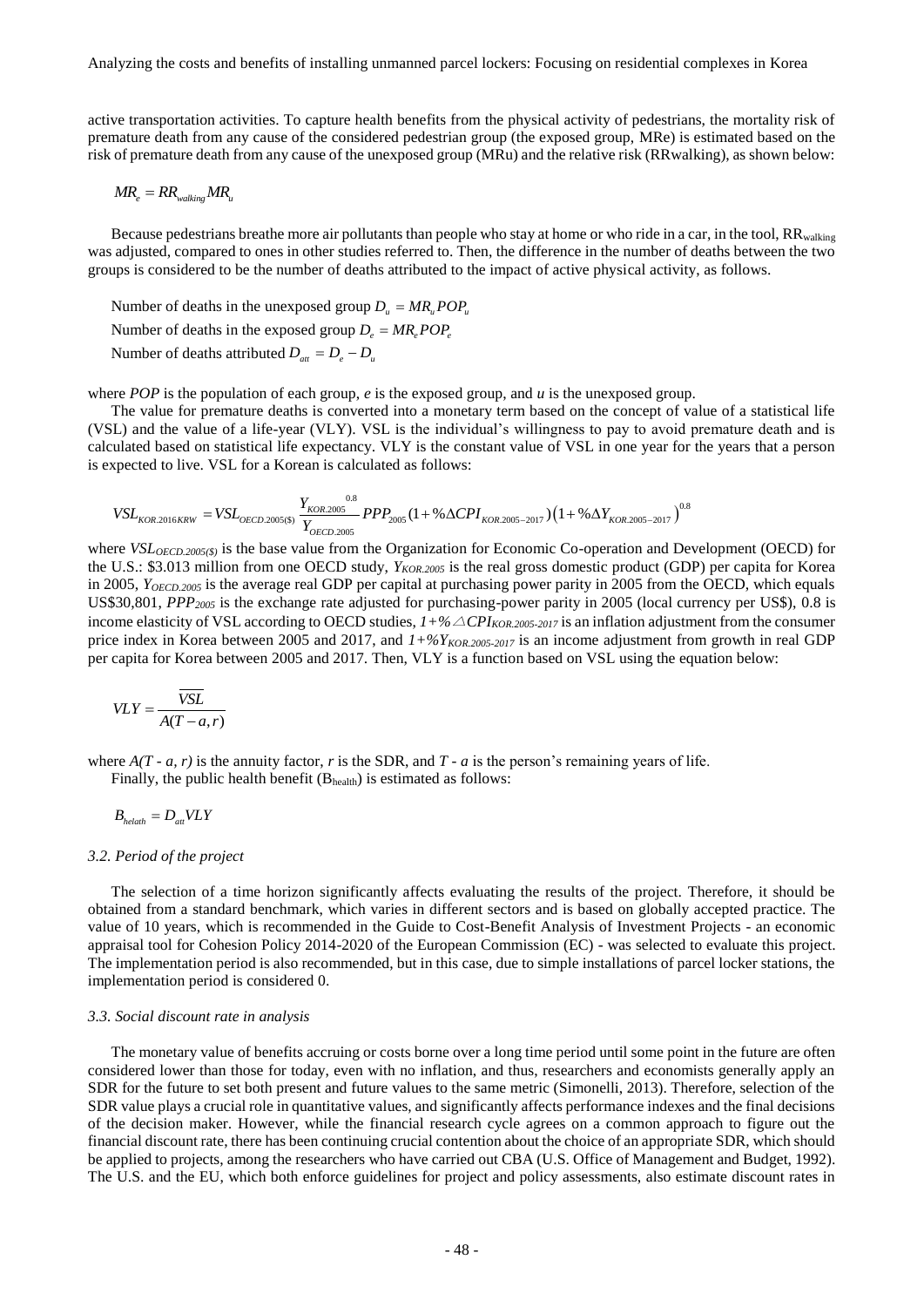different ways. U.S. institutional actors suggest rates of 3% for government investment (U.S. Office of Management and Budget 1992 and 2003, U.S. Environmental Protection Agency, 2010). In all cases, benefits and costs should be applied with the same SDR, and risk and uncertainty should be ignored from the SDR. On the other hand, the above-mentioned EC guideline recommends only one common SDR of 4%. The SDR is applied to find the current value of variables used in the analysis by following the equation below:

$$
A_n = A_0 (1 + r\%)
$$

where  $A_n$  is the amount at the calculating point,  $A_0$  is the principle amount as of the base year, *r* is the SDR per annum, and *n* is the number of years.

#### *3.4. Selection of decision criteria*

After estimating the expected benefits, this paper assesses the performance of the project to see whether it sounds reliable, sustainable, and profitable or not. This study follows the EU guideline (50) to evaluate the project. However, because this project is funded by the government, it is unnecessary to carry out a financial analysis to see whether the project needs government financial assistance or not. Instead, economic performance is the focus in this study. Economic performance is measured by the three following main indexes.

*Economic net present value (ENPV):* the deduction from discounted total social benefits to costs, calculated based on the following equation:

$$
ENPV = \sum_{i=0}^{n} a_i N_i = \frac{N_0}{(1+i)^0} + \frac{N_1}{(1+i)^1} + \dots + \frac{N_n}{(1+i)^n}
$$

where  $N_t$  is the net economic benefit at time  $t$ ,  $a_t$  is the economic discount factor chosen for discounting at time  $t$ , *i* is the SDR, and n is the total years for the project.

*Economic rate of return (ERR):* the rate that makes ENPV equal to zero, calculated as:

$$
0 = \sum \frac{N_t}{\left(1 + ERR\right)^t}
$$

*B/C ratio:* the ratio between discounted total benefits and costs. The higher the ratio, the more benefits received per unit of money paid. The project or policy that has an ERR lower than the SDR or a negative ENPV, should be rejected.

#### *3.5. Sensitivity analysis*

Last but not least, guidelines from both the U.S. and the EC (U.S. Environmental Protection Agency, 2010; European Commission, 2014) indicate that a sensitivity analysis is also necessary to tackle conflicting SDR values. The Korean government funds the project, and therefore, we will follow the U.S. guideline to examine costs and benefits, and the EC's value is selected to conduct a sensitivity analysis to compare, and to figure out the contribution of the SDR to the project's performance - if there is a 1% variation in the SDR, how well the performance index will be changed. In addition, another sensitivity analysis was conducted to examine performance elasticity in the case of changes in the main costs and benefits. In both analyses, if the absolute change is greater than 1%, the impact on economic performance is considered critical. Another important component of the sensitivity analysis with cost and benefit variables is the switching value with this value, a critical variable can make the outcome of the project drop below the minimum threshold of acceptability. Switching value is the foundation of risk-prevention decisions in evaluating the project.

# **4. Empirical analysis**

# *4.1. Study area*

The study area is located in Guweol-dong, Incheon Metropolitan City, Korea. Guweol-dong has a population of 25,400 in a total area of 1.76 km2, including abundant, small, densely residential areas. The target region is concentrated, with small detached houses, and thus, critically needs the unmanned parcel lockers. Lee et al. (2017) pointed out three optimized locations for installing the lockers in the same case study. Assumed is that, without any lockers, a delivery truck has to make 16 stops like the ones shown in Figure 1 below. Without lockers, at each stop, it is assumed that the driver needs about 10 minutes to park the truck, unload and bring packages to the door of each house, call the customer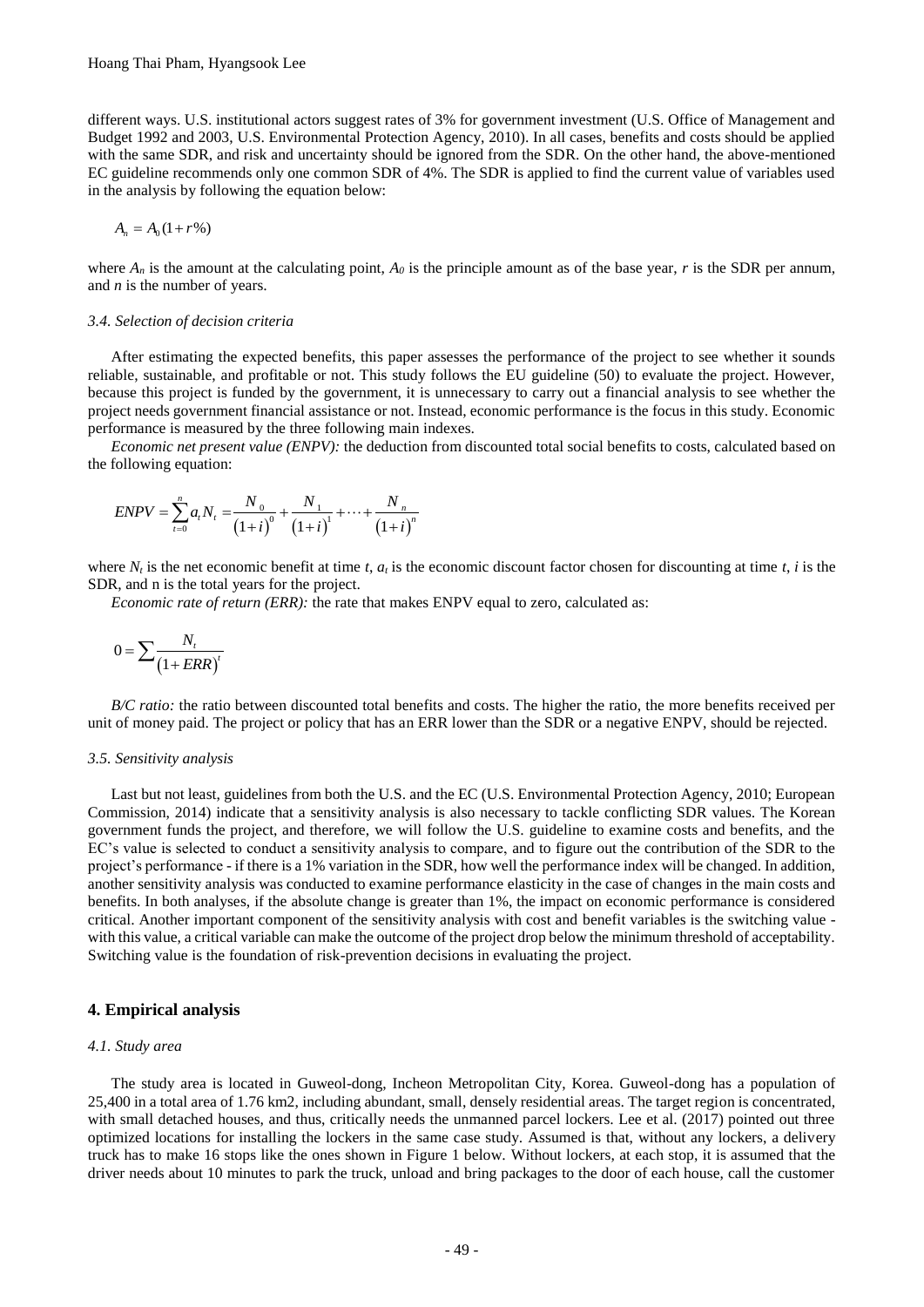or take a picture, and go back to the truck. However, if lockers are installed, it is assumed that the driver makes only three stops and spends 15 minutes at each location to put the packages into the lockers, and saves the time to walk to every house. Delivery service arrives once per day, six days per week (including holidays, but excluding Sundays); therefore, in one year (52 weeks), the number of working days is 312. By referring to secondary sources and calculations, after applying the SDR, we estimate values for variables in 2017, which are shown in Table 1.

### **Table 1.** T&C bilate

| 'ariables          |     | Value in 2017 | Jnit                       |
|--------------------|-----|---------------|----------------------------|
| VTTS               |     | 22.510        | $K$ RW/h                   |
| VOC savings        |     | .449          | KRW/km                     |
| price (diesel)     |     |               | $K$ RW/L                   |
|                    | CO2 | .000          | KRW/ton                    |
| Environmental      | PМ  |               | KRW/ton                    |
| cost savings       |     |               | KRW/ton                    |
|                    |     | 39,959,468    | $N/t_0r$                   |
| Korean VSL         |     |               | KRW/person                 |
| Korean VLY         |     | 768           | KRW/person/remaining years |
| Initial investment |     |               | <b>KRW</b>                 |

#### *4.2. Results*

The economic performance of this project is presented in Table 2 with an SDR of 3% and a 10-year lifetime for the project. The ERR of this project is 79%, greater than the SDR (3%). The ENPV is KRW123,615,802, greater than 0. It means this project should be accepted. The benefit-cost ratio is 4.89, which means that per unit of money invested, we can get back nearly five units of benefit. Therefore, it is undeniable that this project is critically beneficial to the community.

| Table 2. Economic performance with $SDR = 0.03$ (Unit: KRW1000) |  |  |  |  |
|-----------------------------------------------------------------|--|--|--|--|
|-----------------------------------------------------------------|--|--|--|--|

|                        | Year      |        |          |          |        |        |
|------------------------|-----------|--------|----------|----------|--------|--------|
|                        |           |        |          | $4 - 8$  | Q      | 10     |
| Time savings           | 13,506    | 13,911 | 14,329   | $\cdots$ | 17,109 | 17,622 |
| Vehicle cost savings   | 1.000     | 1.030  | 1,060    | $\cdots$ | 1,266  | 1,304  |
| Emission savings       | 75        | 77     | 79       | $\cdots$ | 94     | 97     |
| Public health benefits | 2,052     | 2,114  | 2,177    | $\cdots$ | 2,600  | 2,678  |
| Total benefits         | 16,632    | 17,131 | 17,645   | $\cdots$ | 21,069 | 21,702 |
| Initial investment     | 39,000    |        | U        | 0        | 0      |        |
| Total costs            | 39,000    | 0      | $\Omega$ | 0        | 0      |        |
| Net economic benefit   | $-22,368$ | 17,131 | 17,645   |          | 21,069 | 21,702 |
| <b>ENPV</b>            |           |        | 123,616  |          |        |        |
| ERR                    | 0.79      |        |          |          |        |        |
| $B/C$ ratio            |           |        | 4.89     |          |        |        |

The proportion of the contribution-of-benefit categories to the total benefit shows that the most decisive contribution came from travel time savings, at 81%, followed by public health benefits (12%), vehicle cost savings (6%), and emission savings (less than 1%).

# **5. Sensitivity analysis**

# *5.1. Variation in SDR*

A sensitivity analysis with a 1% variation in SDR was conducted. The applied SDR is 4%, as in the recommendation of the EC guideline. The new outputs are shown in Table 3. The new ERR is 0.86, and the new ENPV is positive, at KRW128,630,000. The project with the new SDR should be accepted, and all new indexes show greater values than the original ones. With the 1% increase in SDR, new indexes for ENPV, ERR, and B/C ratio are amplified critically at 4.06%, 9.13%, and 8.79%, respectively. Therefore, the SDR has contributed crucially to the project, and the selection of the SDR may be weighty in determining the performance of the project.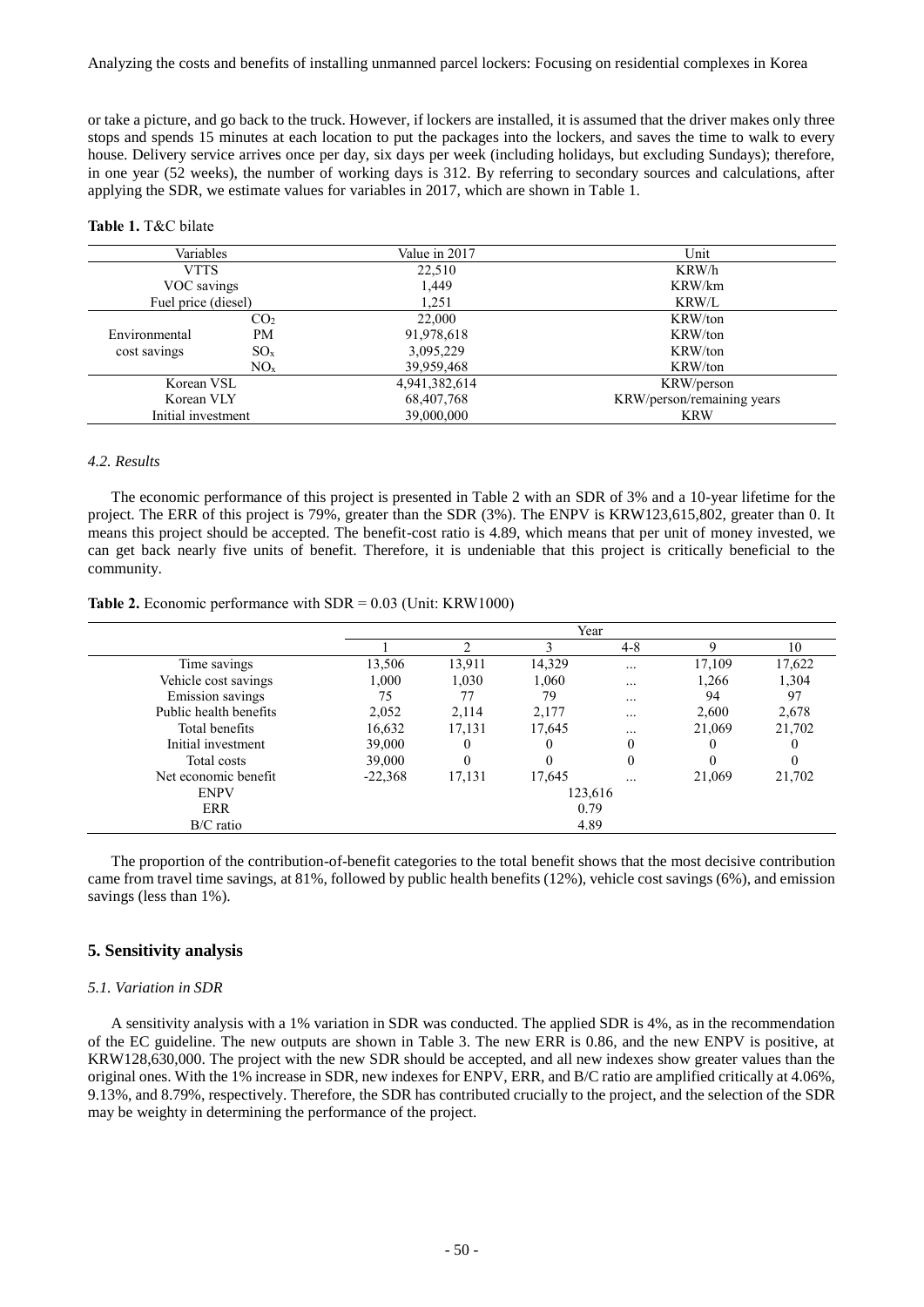

**Figure 1.** Assumption of truck stops: (a) without lockers, and (b) with installed lockers. *Notes*: Red circles represent truck stops.

# **Table 3.** Economic performance with SDR = 0.04 (Unit: KRW1000)

|                        | Year      |        |         |          |        |        |
|------------------------|-----------|--------|---------|----------|--------|--------|
|                        |           |        |         | $4 - 8$  | q      | 10     |
| Time savings           | 14,038    | 14,600 | 15,184  | $\cdots$ | 19,212 | 19,981 |
| Vehicle cost savings   | 1,111     | 1,156  | 1,202   | $\cdots$ | 1,521  | 1,582  |
| Emission savings       | 76        | 79     | 82      |          | 104    | 108    |
| Public health benefits | 2,052     | 2,134  | 2,220   | $\cdots$ | 2,809  | 2,921  |
| Total benefits         | 17,278    | 17,969 | 18,687  | $\cdots$ | 23,645 | 24,591 |
| Initial investment     | 39,000    | 0      | 0       | 0        | 0      |        |
| Total costs            | 39,000    | 0      | 0       | 0        |        |        |
| Net economic benefit   | $-21,722$ | 17,969 | 18,687  |          | 23,645 | 24,591 |
| <b>ENPV</b>            |           |        | 128,630 |          |        |        |
| <b>ERR</b>             |           |        | 0.86    |          |        |        |
| $B/C$ ratio            | 5.32      |        |         |          |        |        |

# *5.2. Variation in variables*

Another sensitivity analysis was conducted with a change in variables. Only VTTS is considered a critical variable for the sensitivity of economic performance. The 1% variation in the VTTS is responded to by a 1.06% absolute change in the ENPV value. Therefore, only the switching value for the value of traveled time is calculated, and in this case, it is -95%. That means that if the value of traveled time falls below 95%, the ENPV of a 10-year project will be negative, and the project should be rejected. Results are shown in Table 4.

|  |  |  |  | Table 4. Result of sensitivity analysis with variations in variables $(\%)$ |  |
|--|--|--|--|-----------------------------------------------------------------------------|--|
|  |  |  |  |                                                                             |  |

| Variables                | <b>ENPV</b> elasticity | Switching value |                          |  |
|--------------------------|------------------------|-----------------|--------------------------|--|
|                          | $+1\%$ of variable     | -1% of variable | $(ENPV = 0)$             |  |
| Value of traveled time   | $+1.06$                | $-1.06$         | -95                      |  |
| Vehicle costs            | $+0.06$                | $-0.06$         | $\overline{\phantom{0}}$ |  |
| Fuel price               | $+0.018$               | $-0.018$        | $\overline{\phantom{a}}$ |  |
| Pollutants' damage costs | $+0.0009$              | $-0.0009$       |                          |  |
| PM                       | $+0.0005$              | $-0.0005$       | $\overline{\phantom{0}}$ |  |
| $SO_x$                   | $\sim 0$               | $\sim 0$        | $\overline{\phantom{0}}$ |  |
| $NO_{x}$                 | $+0.004$               | $-0.004$        |                          |  |
| Korean VLY               | $+0.16$                | $-0.16$         | $\overline{\phantom{a}}$ |  |
| Initial investment       | $-0.3$                 | $+0.3$          |                          |  |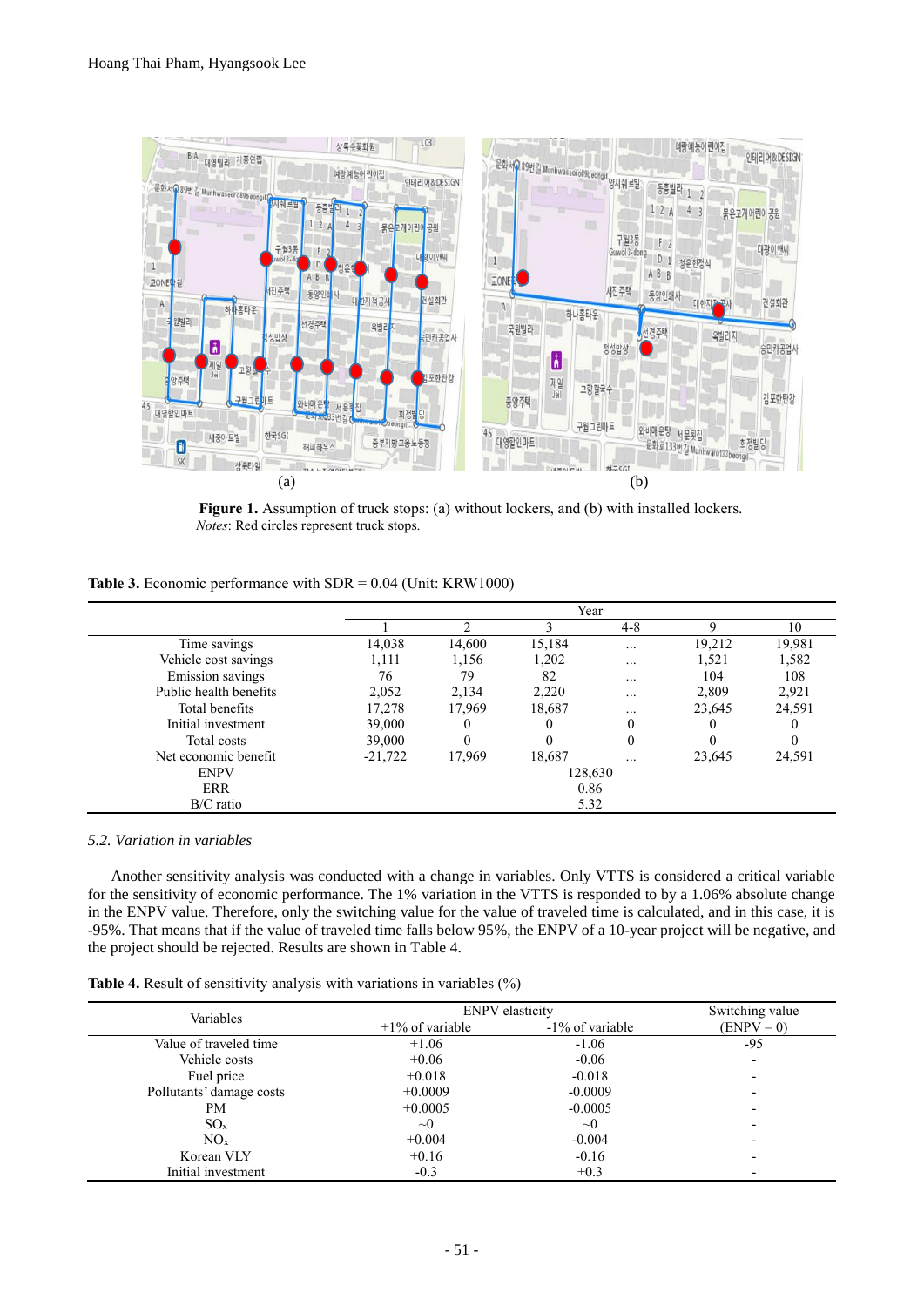Analyzing the costs and benefits of installing unmanned parcel lockers: Focusing on residential complexes in Korea

#### **6. Conclusion and further research**

This study establishes a framework for social benefits and costs in setting up unmanned parcel lockers in residential areas of Korean cities. A case study in Incheon Metropolitan City was conducted to verify the cogency of the framework. Regarding the above economic performance and sensitivity analyses, they no doubt conclude that this project is beneficial to the community. The economic net present value is KRW123,616,000 after 10 years, and the benefit-cost ratio is high, at 4.89. Time savings presented an absolute dominance in terms of the total value of benefits. Public health benefits are also denoted as considerable, and were ranked second. Economic benefits from vehicle cost savings alone are not attractive enough to make the project profitable. In addition, compared to the contribution of time savings or other benefit variables, although emissions savings is not significant, this is one of the principal goals of the community, and it could not be denied due to its important role in protecting the current living environment. The project of unmanned parcel lockers is planned to expand nationwide, and hence, an economy of scale can be achieved. Not only corresponding with geographic expansion, the benefits from non-motorized transport modes can also increase significantly due to links with other economic opportunities located in walking environments, like retail, dining, and entertainment fields. In addition, the preliminary costs of installing lockers also can decrease significantly due to purchasing lockers on a large scale.

In addition, delivery companies can obtain benefits by reducing travel time (e.g. wages paid to drivers) and vehicle costs, and therefore, they should pay more attention to this issue and share the cost burden in order to expand the number of unmanned parcel lockers. Therefore, the government should also prepare public-private partnership (PPP) operational plans to appeal for more delivery company involvement, and then, to reduce the contribution of public assistance. Another thing the government should support in the policy is setting parcel lockers in semi-public locations to optimize land costs (this research considered chosen locations as public locations with land cost at 0 in the analysis).

Finally, although this study was conducted using various models and estimations with the support of software, it also consists of several degrees of variability and uncertainty due to limited cognition and data on both benefit and cost variables. Therefore, a sensitivity analysis was conducted to figure out critical factors affecting performance of the project through variations of risk-preventing actions. A social discount rate and the value of travel time were found to be critical factors in this case. The switching value of VTTS was -95% (approximately KRW1126/hour). In fact, it is impossible in reality because the referred Korean VTTS was calculated based on Korean drivers' wages (the current minimum hourly value is KRW7530/hour, which is much bigger, compared to the calculated switching value). However, the contribution of the VTTS to the final result, as discussed above, is essential and undeniable. In addition, both of them are secondary data, which were obtained from preceding research studies. Thus, it prompts a demand to conduct more reliable research about the social discount rate and the value of time for Korean cases in the future.

# **References**

- Allen, B., Hamilton Inc., 1999. California Life Cycle Benefit/Cost Analysis Model. California Department of Transportation, Sacramento, CA, US.
- Asano, M., Tanabe, S., Hara, F., Yokoyama, S., 2002. Economic evaluation of banning studded tires because of environmental impact. Transportation Research Record 1794, 84-93.
- Asia Today, 2014. Mandatory installation of more than 500 people in apartment buildings and unmanned delivery service.
- Barnes, G., Langworthy, P., 2004. Per mile costs of operating automobiles and trucks. Transportation Research Record 1864, 71-77.
- Barth, M., Boriboonsomsin, K, 2008. Real-world CO2 impacts of traffic congestion. Transportation Research Record 2058, 163-171. Barth, M., Younglove, T., Scora, G., 2005. Development of A Heavy-duty Diesel Modal Emissions and Fuel Consumption Model.
- Technical report, UC Berkeley: California Partners for Advanced Transit and Highways (PATH), California.
- Berger, L., Associates, 1998. Guidance for Estimating the Indirect Effects of Proposed Transportation Project. Transportation Research Board, Washington D.C., US.
- Berwick, M., Dooley, F., 1997. Truck Costs for Owner/Operators. Upper Great Plains Transportation Institute, North Dakota State University, Fargo.
- Brand, D., Parody, T.E., Orban, J.E., Brown, V.J., 2002. Benefit-Cost analysis of the commercial vehicle information systems and networks program. Transportation Research Record 1800, 35-43.
- Bristow, A.L., Nellthorp, J., 2000. Transport project appraisal in the European Union. Transport Policy 7, 51-60.
- Choi, C., Park, D., 2013. A Study of appropriate amounts and applicable ranges of the travel time values of goods in Korea. Journal of the Korean Society for Railway 16, 418-429.
- Coombs, H., Jenkins, E., Hobbs, D., 2005. Management Accounting: Principles and Applications. SAGE Publications, London.
- Demir, E., Bektaş, T., Laporte, G., 2014. A review of recent research on green road freight transportation. European Journal of Operational Research 237, 775-793.
- DJM Consulting, ECO Northwest, 2002. Benefit-Cost Analysis of the Proposed Monorail Green Line. Prepared for the Elevated Transportation Company, Seattle, WA.
- European Commission, 2014. Guide to Cost-Benefit Analysis of Investment Project Economic appraisal tool for Cohesion Policy 2014-2020. Office of Regional and Urban policy, European Commission.
- Ford, T.W.IV., Dan, M., 2015. An Analysis of the Operational Costs of Trucking: 2015 Update. ATRI, Arlington, Virginia.
- Glass, G.V., Smith, M.L., McGaw, B., 1981. Meta-analysis in Social Research. Sage Publications, London.
- Hanley, N., Spash, C.L., 1993. Cost-benefit Analysis and the Environment. Edward Elgar Publishing Ltd., Cheltenham.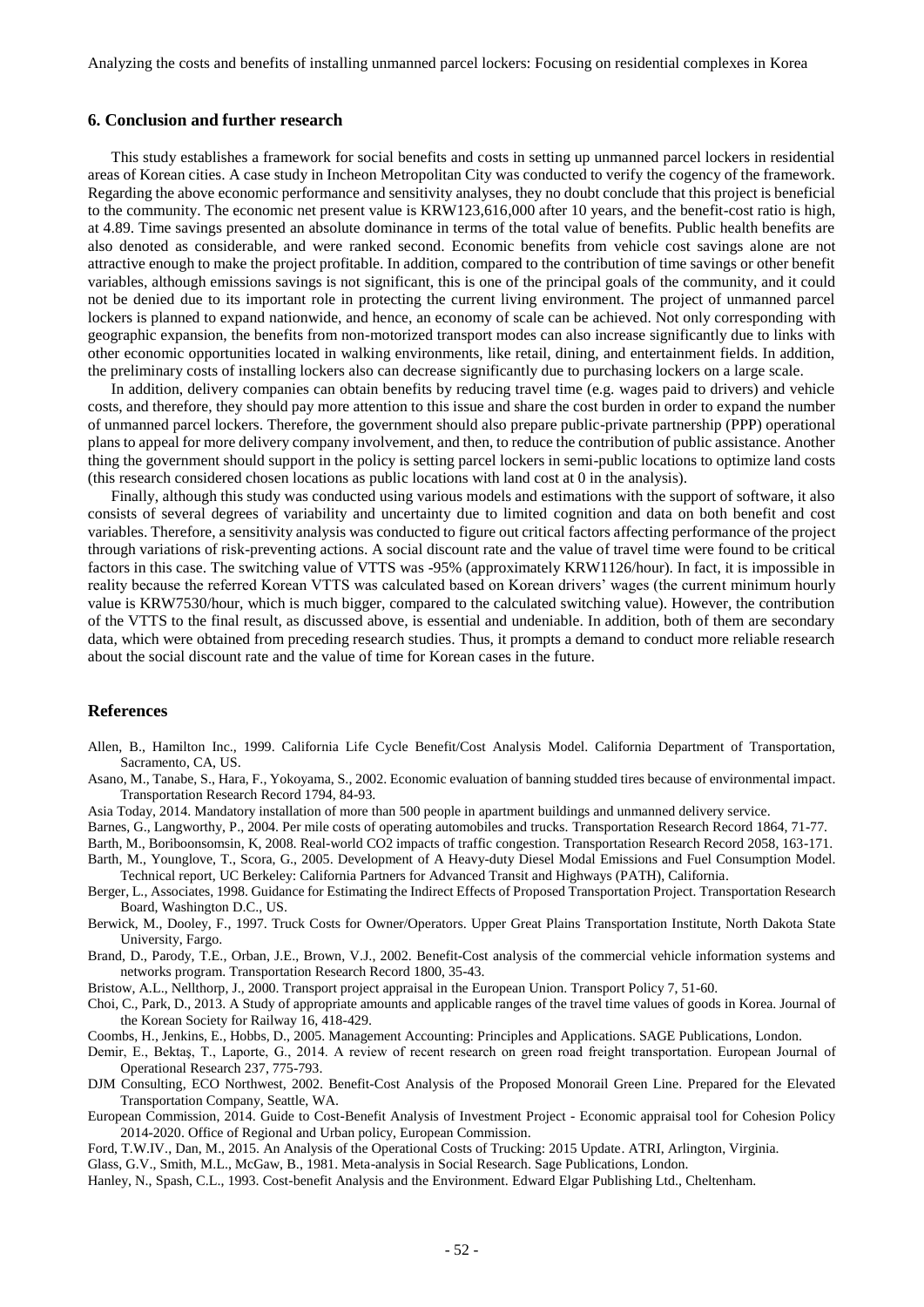- Hanson, M.E., 1992. Results of Literature Survey and Summary of Findings: The Nature and Magnitude of Social Costs of Urban Roadway Use. Contract DTFH61-91-P-01345, Federal Highway Administration, US Department of Transportation.
- HEI, 2010. Traffic-Related Air Pollution: A Critical Review of the Literature on Emissions, Exposure, and Health Effects. Health Effects Institute, Boston, MA.
- Hensher, D.A., 2001. Measurement of the valuation of travel time savings. Journal of Transport Economics and Policy 35, 71-98.

Jack Faucett Associates, 1991. The Effect of Size and Weight Limits on Truck Costs. Department of Transportation, US.

- Kågeson, P., 1993. Getting the Prices Right: A European Scheme for Making Transport its True Costs. European Federation for Transport and Environment.
- Keeler, T.E., Small, K., 1975. The Full Costs of Urban Tranport Part III: Automobile Costs and Final Intermodal Cost Comparisons. Institute of Urban and Regional Development, University of California.

Korean Ministry of Gender Equality and Family, 2016. National Sexual Violence Survey 2016.

- Kouridis, C., Gkatzoflias, D., Kioutsioukis, I., Ntziachristos, L., Pastorello, C., Dilara, P., 2010. Uncertainty Estimates and Guidance for Road Transport Emission Calculations. Publications Office of the European Union, Ispra.
- Laporte, A., Dubreuil, M., 2014. Évaluation des Impacts Sur La Santé Des Projets Transport À Plaine Commune. Paris: Agence régionale de santé (ARS) Île-de-France, Observatoire régional de la santé (ORS) Île-de-France, synthèse rapport final mai.
- Lee, H., Chen, M., Choo, S., 2017. Developing an optimal location selection methodology of unmanned parcel service box. The Journal of the Korea Institute of Intelligent Transportation System 16, 13-24.
- Lehtonen, M., Kulmala, R., 2002. Benefits of pilot implementation of public transport signal priorities and real-time passenger information. Transportation Research Record 1799, 18-25.
- Li, J., Gillen, D., Dahlgren, J., 1999. Benefit-cost evaluation of the electronic toll collection system: A comprehensive framework and application. Transportation Research Record 1659, 31-38.

Litman, T., 2009a. Transportation Cost and Benefit Analysis. Victoria Transport Policy Institute, Victoria, Canada.

- Litman, T., 2009b. Climate Change Emission Valuation for Transportation Economic Analysis. Victoria Transport Policy Institute, Victoria, Canada.
- Litman, T., 2013. Transportation Cost and Benefit Analysis: Techniques, Estimates and Implications. Victoria Transport Policy Institute, Victoria, Canada.
- MacKenzie, J.J., Dower, R.C., Chen, D.D., 1992. The Going Rate: What It Really Costs to Drive. World Resources Institute, Washington, DC, US.
- Mackie, P.J., Jara-Dıaz, S., Fowkes, A.S., 2001. The value of travel time savings in evaluation. Transportation Research Part E: Logistics and Transportation Review 37, 91-106.
- McKinsey and Company, 1986. Afrekenen Met Files: Samenvatting, Conclusies en Aanbevelingen. Amsterdam.
- Mindell, J.S., Boltong, A., Forde, I., 2008. A review of health impact assessment frameworks. Public Health 122, 1177-1787.

NEA, 1991. Filekosten op het Nederlandsehoofdwegennet in 1990. NEA, Rijswijk, Netherlands.

- Ross, C.L., Orenstein, M., Botchwey, N., 2014. Health Impact Assessment in the United States, Springer, New York, US.
- Scora, G., Barth, M., 2006. Comprehensive modal emission model (CMEM), version 3.01: User's guide, Technical report, University of California, US.
- Simonelli, F., 2013. The role of the discount rate in cost-benefit analysis between theory and practice: A comparative survey. European Journal of Risk Regulation 4, 59-71.
- Sunstein, C. R., 2005. Cost-benefit analysis and the environment. Ethics, 115(2), 351-385.
- The California Department of Transportation (Caltrans), 1974. Highway Economic Evaluation Model. Caltrans, CA, US.

Transport Canada, 1994. Guide to Benefit-Cost Analysis in Transport Canada. Transport Canada, Ottawa, Canada.

- Trimac Logistics Ltd., 2001. Operating Costs of Trucks in Canada. Transport Canada, Economic Analysis Directorate, Canada.
- Tsamboulas, D., Pearman, A., Larkinson, J., Leleur, S., 1999. Comparing the Economic Performance and Environmental Impact of Trans-European Road Networks: The EUNET Project and Assessment Tool. DG VII, Bruxelles, Belgium.
- U.K. Department for Environment, Food and Rural Affairs, 2015. Air Quality: Economic Analysis.
- United Nations Environment Programme (UNEP), 2007. Global Environmental Outlook 4.
- U.S. Department of Transportation, 2007. Benefit-Cost Analysis in Public Sector Infrastructure Investment Decisions. Paper prepared for the National Surface Transportation Policy and Revenue Study Commission.
- U.S. Environmental Protection Agency, 2010. Guidelines for Preparing Economic Analyses. National Center for Environmental Economics, Office of Policy, U.S. Environmental Protection Agency.
- U.S. International Trade Administration, 2017. Korea Country Commercial Guide.
- U.S. National Research Council, 2011. Improving Health in the United States: The Role of Health Impact Assessment. The National Academies Press, Washington, DC.
- U.S. Office of Management and Budget, 1992. Circular A-94 of the Office of Management and Budget, Guidelines and Discount Rates for Benefit-Cost Analysis of Federal Programs.
- U.S. Office of Management and Budget, 2003. Circular A-4 of the Office of Management and Budget, Regulatory Analysis.
- Waheed, F., Ferguson, G.M., Ollson, C.A., MacLellan, J.I., McCallum, L.C., Cole, D.C., 2018. Health impact assessment of transportation projects, plans and policies: A scoping review. Environmental Impact Assessment Review 71, 17-25.
- Widlert, S., Bradley, M., 1992. Preferences for Freight Services in Sweden. Sixth World Conference in Transport Research, Lyon, France.
- Woodcock, J., Edwards, P., Tonne, C., Armstrong, B.G., Ashiru, O., 2009. Public health benefits of strategies to reduce greenhousegas emissions: urban land transport. The Lancet 374, 1930-1943.
- World Health Organization, 1948. Preamble to the Constitution of the World Health Organization, proceedings of the International Health Conference, New York, US.
- World Health Organization, 1999. European Centre for Health Policy, Geneva, Switzerland.
- Yoon, J., 2012. Improvement Tasks through Analysis of the Actual State of Urban Housing. Korea National Assembly Research Service (NARS), Seoul, Korea.